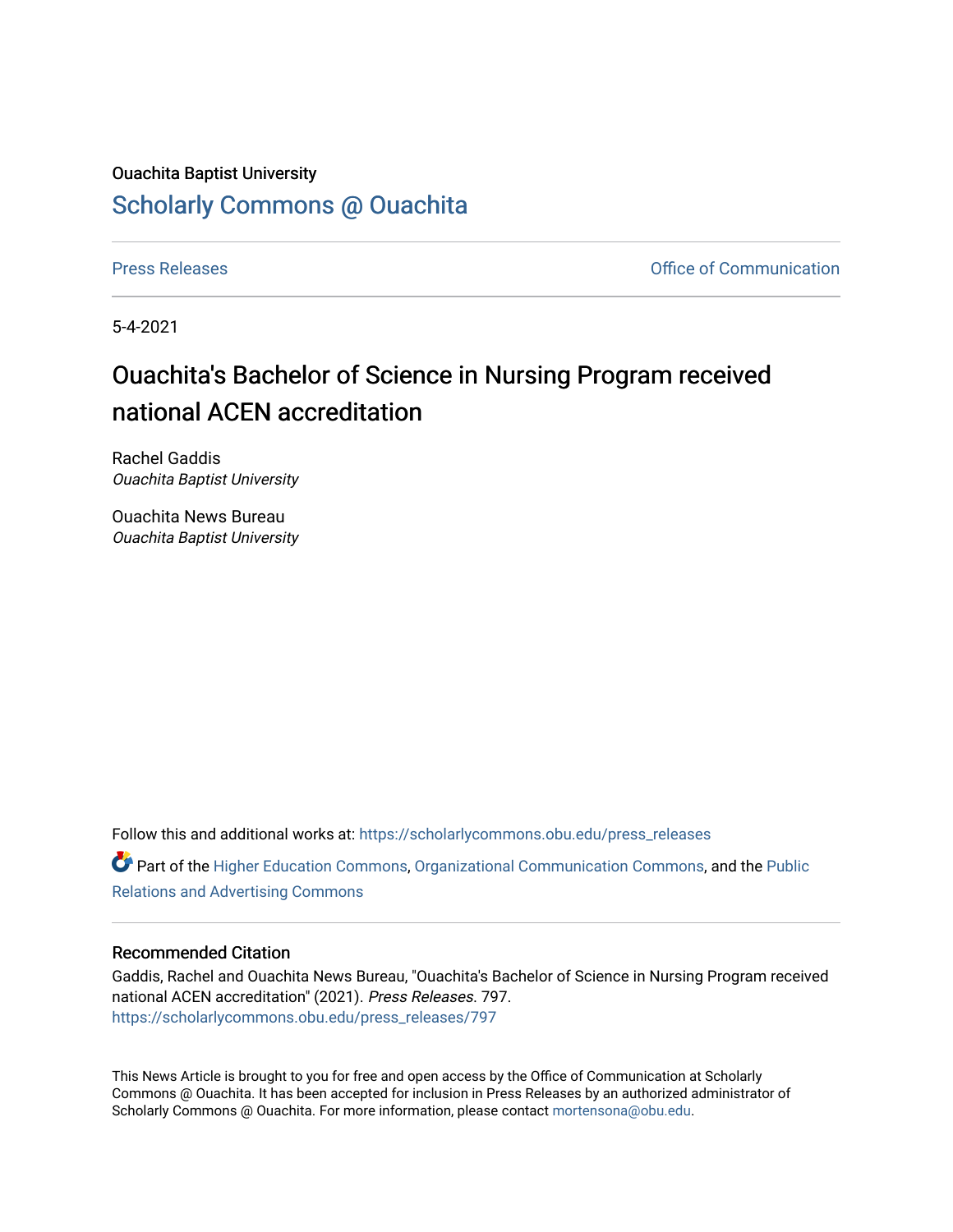

For immediate release

**Ouachita's Bachelor of Science in Nursing Program receives national ACEN accreditation**



*By Rachel Gaddis* May 4, 2021 For more information, contact OBU's news bureau at [newsbureau@obu.edu](mailto:newsbureau@obu.edu) or (870) 245-5206

ARKADELPHIA, Ark. – The Accreditation Commission for Education in Nursing (ACEN) recently affirmed accreditation for Ouachita Baptist University's Bachelor of Science in Nursing Program in the Department of Nursing.

"Nursing accreditation is a stamp of excellence and a milestone in Ouachita's nursing history," said Dr. Brenda Trigg, director of nursing at Ouachita. "Our nursing students can expect to gain a sound foundation in nursing education and become leaders in the profession to ensure quality healthcare is provided to all individuals, groups and communities."

ACEN is "the leading authority for nursing education accreditation," according to its website, and sets the benchmark for nursing education excellence both nationally and internationally.

"Achieving ACEN accreditation validates the Ouachita Department of Nursing has clear and appropriate education outcomes and that the total nursing program is in compliance with established standards and criteria in the context of the Department of Nursing's mission, as well as current and future practice," Trigg said.